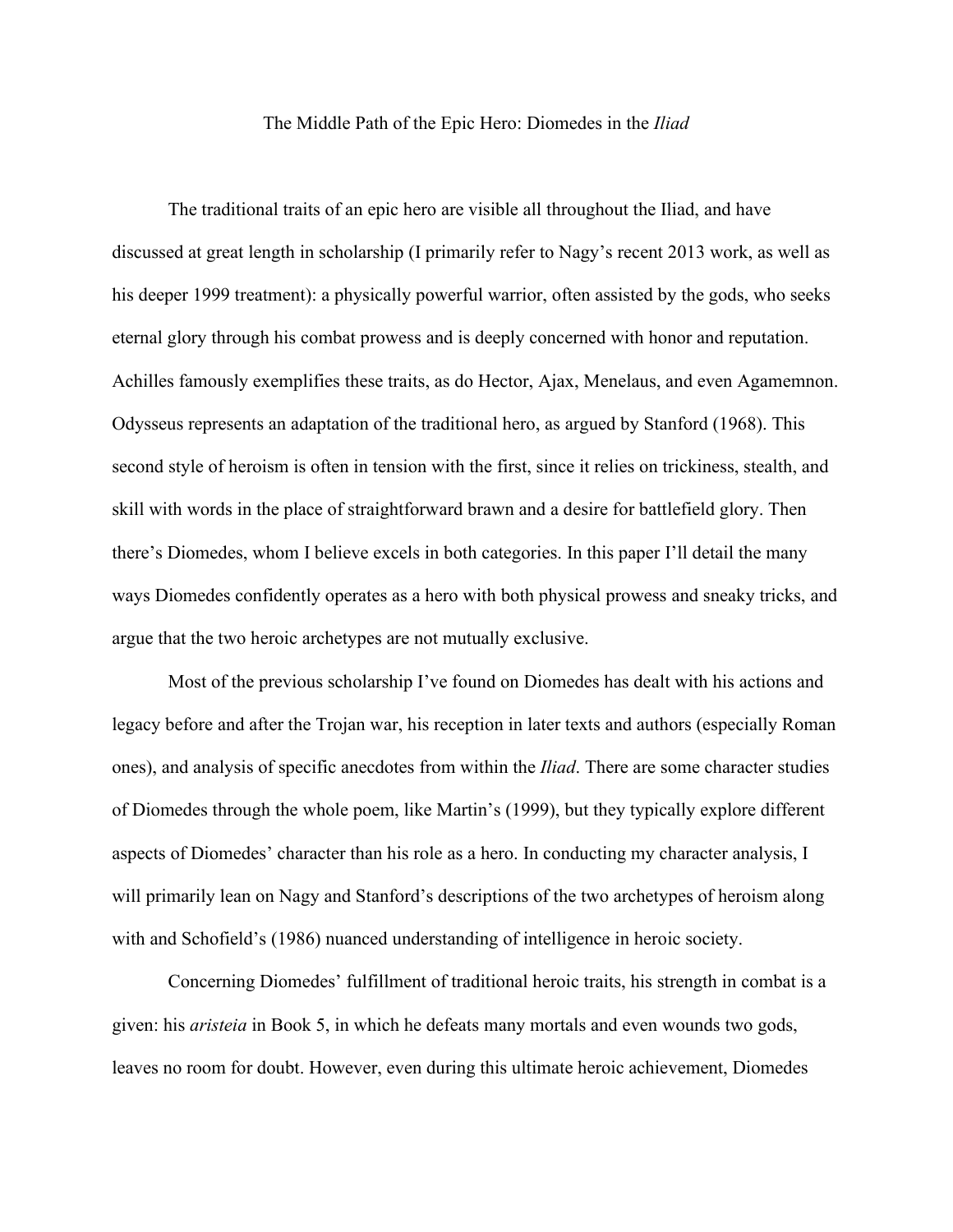still has no issue taking sneaky and tricky courses of actions. For instance, he asks Sthenelus to steal Aeneas' horses during his combat with Aeneas (Il. 5.260-265), and when swapping armor with Glaucus, Diomedes receives a golden set while only offering bronze (*Il.* 6.119-236). Diomedes has no shortage of honor, but he's also more able to put aside concerns about his reputation than other heroes. For instance, while it takes Agamemnon 9 books and a catastrophic rout to swallow his pride, Diomedes promptly listens to Nestor's advice to retreat instead of confronting Hector against Zeus' wishes and, despite having misgivings about Hector calling him a coward, nevertheless withdraws (*Il*. 8.133-171).

We also see Diomedes' willingness to be a sneakier, cleverer hero even outside the context of the battlefield. Diomedes also demonstrates great skill with words, as when he convinces all the Greeks, including Agamemnon, to stay at Troy and fight (*Il*. 9.30-51). This scene is especially notable because Nestor spends almost half of his own, subsequent speech praising Diomedes' wisdom and advice (*Il.* 9.52-80). Here we see Diomedes combine the traditional heroic trait of fighting inspiration with the less traditional one of skilled public speaking. The keystone episode of Diomedes as a stealthy hero, though, is the Doloneia in book 10. Even in the face of Agamemnon's encouragement and gift offering, the assembled heroes including Odysseus—are reluctant to volunteer for a stealthy spy mission until Diomedes steps forward. His conduct during that mission is even farther from typical heroic combat: Diomedes kills an unarmed man after promising his safety, then proceeds to the Thracian camp to kill the sleeping troops and steal their horses. Notably, it's Diomedes doing the killing, while Odysseus takes care of the bodies and the horses (*Il.* 10.476-493). Here we see the reverse situation of Diomedes' inspiring speech as he incorporates his battlefield strength into his stealth mission. Diomedes needs no convincing nor does he express distaste for what he's doing, he just goes